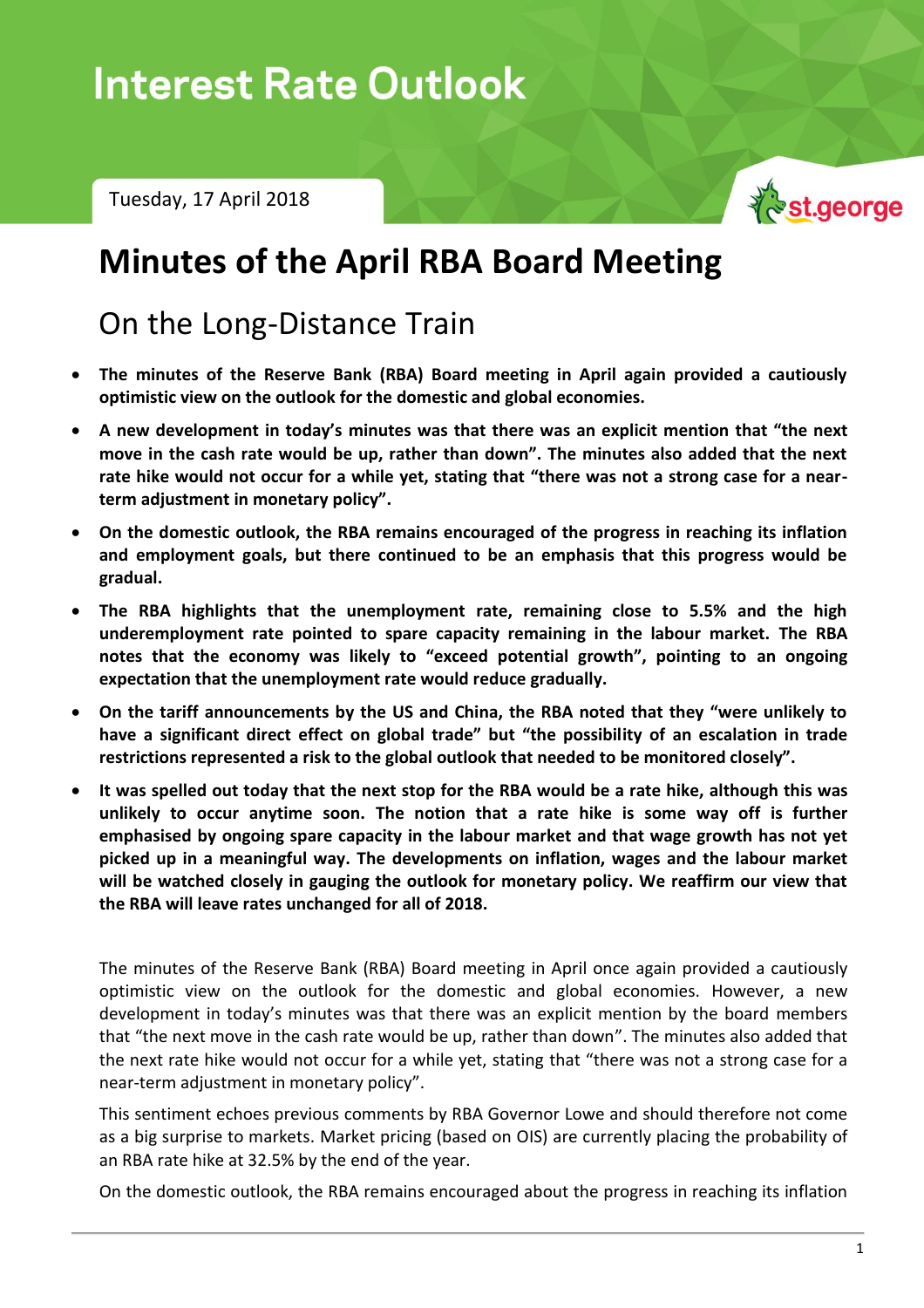and employment goals, but there continued to be an emphasis that this progress would be gradual.

Indeed, the RBA highlights that the unemployment rate, remaining close to 5.5% and the high underemployment rate pointed to spare capacity remaining in the labour market.

There was discussion around the GDP December quarter data, which revealed quarterly growth of 0.4% and annual growth of 2.4%. It was a touch weaker than the RBA had forecast, but the RBA notes in the minutes that the economy was likely to "exceed potential growth", pointing to an ongoing expectation that the unemployment rate would reduce gradually.

On the housing market, the RBA noted the decline in house prices in Sydney and Melbourne, although the concerns in regards to household debt levels remained. These concerns were highlighted in an outline to the RBA's recent Financial Stability Review.

On the international front, high debt levels and unregulated financial activity in China was also raised as a risk.

The RBA also made mention of the increase in short-term money market rates in the US, which had flowed through to short-term borrowing rates in Australia. Consequently, BBSW has risen sharply over the past month. The RBA identified a range of factors including an increase in US Treasury bill issuance earlier in the year, and a shift in demand in short-term money markets by US corporates as a result of recent tax changes.

In regards to the global economy, the outlook remained upbeat. On the tariff announcements by the US and China, the RBA noted that they "were unlikely to have a significant direct effect on global trade" but "the possibility of an escalation in trade restrictions represented a risk to the global outlook that needed to be monitored closely".

## **Implications**

There remains optimism that there is "progress" towards the RBA's goals, but that this progress was likely to be gradual. The RBA has explicitly stated that the next move in the cash rate will be higher, but that it was unlikely to occur anytime soon. The notion that a rate hike is some way off is further emphasised by ongoing spare capacity in the labour market and that wage growth has not yet picked up in a meaningful way. The developments on inflation, wages and the labour market will be watched closely in gauging the outlook for monetary policy. We reaffirm our view that the RBA will leave rates unchanged for all of 2018.

> **Janu Chan, Senior Economist** Ph: 02-8253-0898